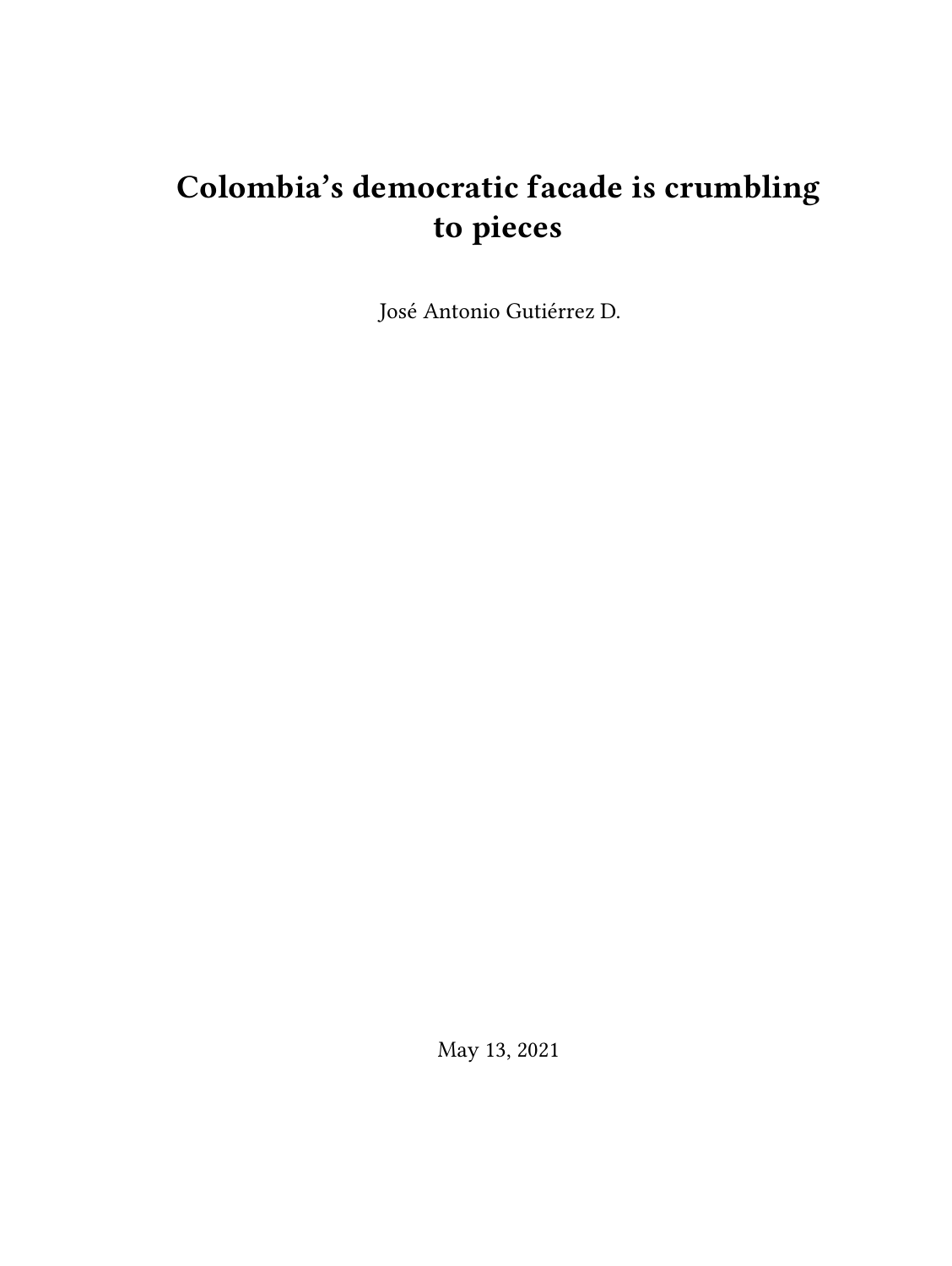## **Contents**

| TAX REFORMS AMIDST A PANDEMIC OF VIOLENCE 3 |  |
|---------------------------------------------|--|
|                                             |  |
|                                             |  |
|                                             |  |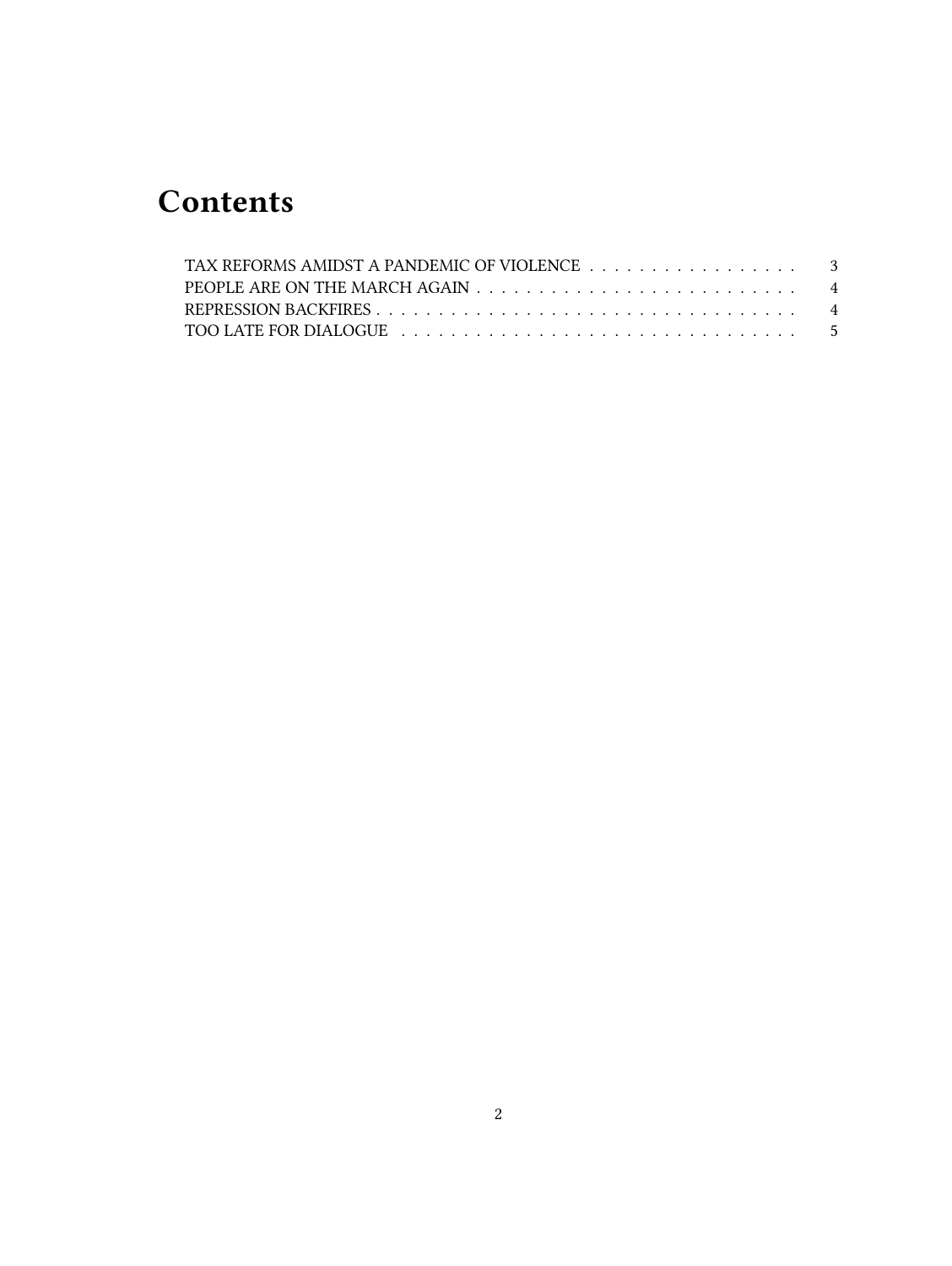April 28 has quickly turned into a historic date in Colombia. On this day, a broad coalition of social organizations and trade unions called a strike against the tax reform proposed by the far-right government of president Iván Duque. A skillful mix of government incompetence and state terror turned what would have been just one day of protests, into one of the most serious political crises in Colombia's recent history. Each passing day, each new death, added an extra reason for protesters to remain on the streets and radicalize their tactics and demands against an elite that is out of touch with the daily hardships of ordinary Colombians, and whose actions exacerbate their sufferings.

The state's brutal response may come as a shock to international observers and to some Colombian middle-class urbanites, but this is the type of response to protest that people in peripheral urban regions and particularly in the countryside have known forever. We are now also witnessing the type of rule through manu militari in cities that is routine in rural Colombia. This type of response is, naturally, well entrenched in the ideology of the elites and the military, which view the citizens of their own country as an enemy to tame and suppress, an ideology rooted in counter-insurgency and fascist-leaning doctrine.

People have poured to the streets out of sheer despair. They have not much else left to do. The fact that amidst this peak of the pandemic the people decided to take to the streets in protest offers a sense of the deep malaise the country currently finds itself in.

#### <span id="page-2-0"></span>**TAX REFORMS AMIDST A PANDEMIC OF VIOLENCE**

This tax reform was clearly targeted at the poorest sectors of society. It planned to extend the VAT on basic consumption goods, public services and even funerals, adding a sinister touch to the proposal at a time when the country is seeing a peak in COVID-19-related deaths. The reform also proposed extending income tax to those earning COL\$2,500,000 a month (just over US\$600), a segment of the population already badly affected with the economic crisis triggered by the pandemic.

Times have never been easy in Colombia, which is one of the most unequal countries in the world and has the highest level of inequality in Latin America. The distribution of land ownership is also one of the worst in the world. While last year alone 3.6 million Colombians were pushed below the poverty line (which engulfs 42 percent of the population), there is a 15 percent unemployment rate plus an extremely large informal sector, with over 50 percent of people employed informally for mere survival on a day-to-day basis. Of course, the pandemic, social distancing and the lockdowns have affected these informal workers disproportionately. In the popular quarters of the cities, red banners were raised in the thousands to indicate that people were hungry in that household.

On top of this, violence has been a daily staple for the poorest Colombians, millions of whom fled the conflict in the countryside to become internally displaced in the misery belts of the big cities. Others who have managed to get a meager income out of coca cultivation, face renewed threats of large-scale fumigations and military operations, under pressure from the US — both from the previous Trump and current Biden administrations. This will take away whatever means they have to feed their families.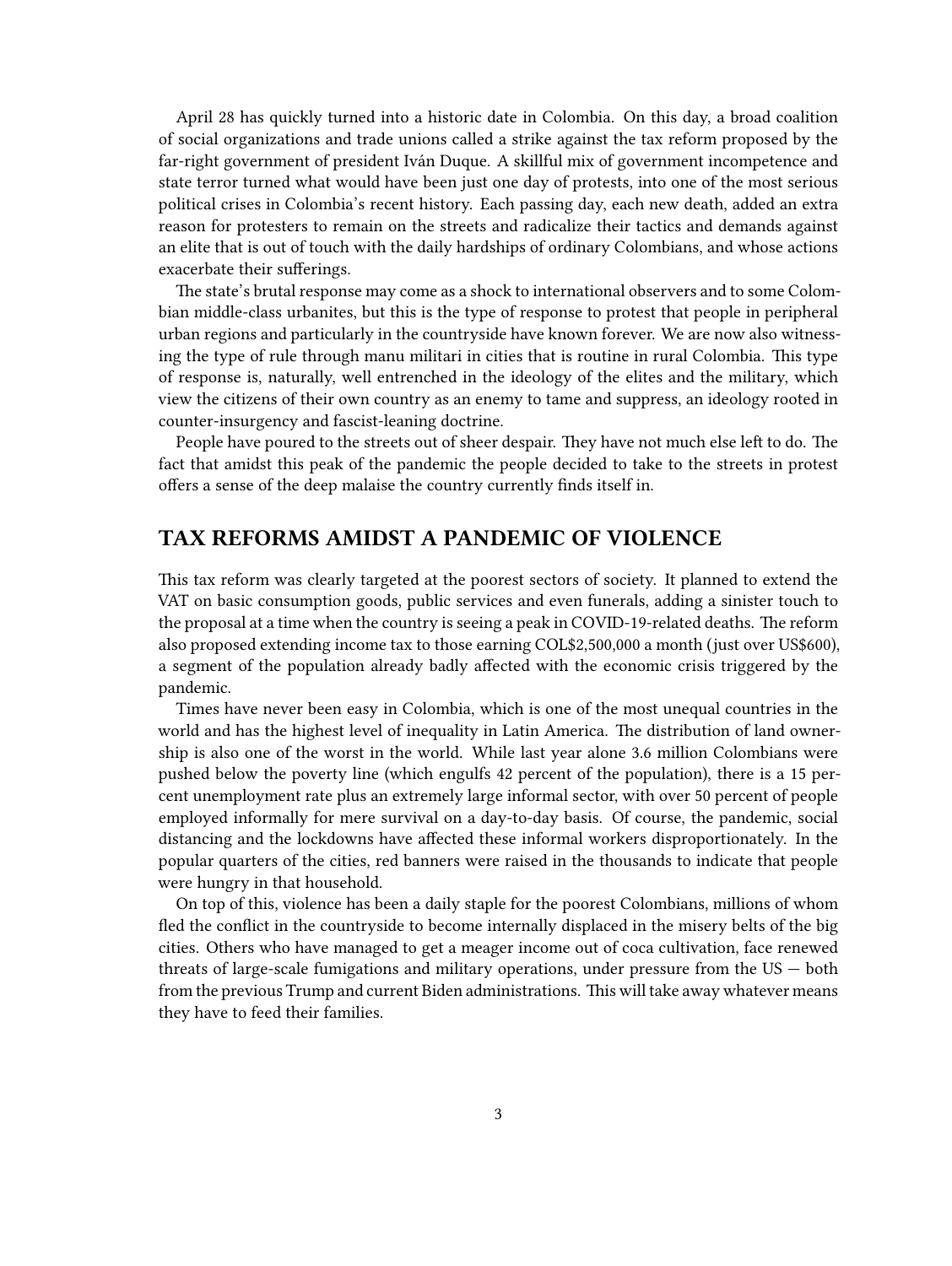This not to mention the situation of social leaders and demobilized guerrillas who have been the target of a veritable process of systematic extermination for decades, but which has become distinctively acute under Duque's government.

All of this, while the government announced that it would buy US\$4 billion in fighting jets. Colombia is, with Brazil, the country with the highest military expenditure in Latin America, spending a staggering US\$10 billion yearly, while education and health are in a very poor state, and an important segment of the population goes to bed hungry every night and the number of deaths due to the COVID-19 crisis keep growing.

#### <span id="page-3-0"></span>**PEOPLE ARE ON THE MARCH AGAIN**

One key problem is how out of touch Colombia's ruling elite is with the life of ordinary citizens. This was made evident in a statement of former Finance Minister Alberto Carrasquilla, the mastermind behind this reform, when he assured a dozen eggs cost COP\$1,800, exactly five times less than what they actually do! This blatant ignorance about the costs of life when most Colombians are counting every penny, was too much to stomach. So, when the National Strike Committee, a broad coalition led by the trade union movement, called for renewed protests on April 28, millions took up the call and poured onto the streets.

If the 21N protests of November 2019 were concentrated in the main cities, protests now occurred all over the country: from the major urban centers to small towns, villages and the countryside. These protests show in the same way the oligarchy accumulated wealth on the back of the crisis, the people had been accumulating grievances and anger. The momentary respite the oligarchy enjoyed during the COVID-19 crisis was over and the tensions that had been increasing since a series of massive protests last October all erupted at once on April 28.

The unifying factor among all the protesters who came out was their opposition to the tax reform; this was a very clear rallying call for everybody. But different groups each had their own additional quarrels with the government. Health workers demanded back pay, workers rejected the pension scheme reform, Indigenous people protested 500 years of oppression, people of all walks of life denounced the systematic murder of social leaders, and coca peasants objected to the plan to resume glyphosate fumigations and the militarization of their territories.

#### <span id="page-3-1"></span>**REPRESSION BACKFIRES**

The remarkable thing about protests in Colombia is not only the bravery of the people in the face of lethal state violence, it is the high levels of restraint they normally show. Despite the enormous structural, cultural, symbolic and physical violence they face, despite the blatant venality of the ruling classes, despite being kept in a state of subsistence, Colombians have a strong tradition of peaceful protests. The 28A protests were no exception.

But the protests were met with brute force nonetheless. This time, however, the people have had enough, and the repression backfired. It was police repression that turned a single day of protests into a country-wide battle that has been raging for the past two weeks. And it was police repression that also led the protesters to expand their demands to the resignation of the authorities and to a political trial to the murderous leadership of the country. The government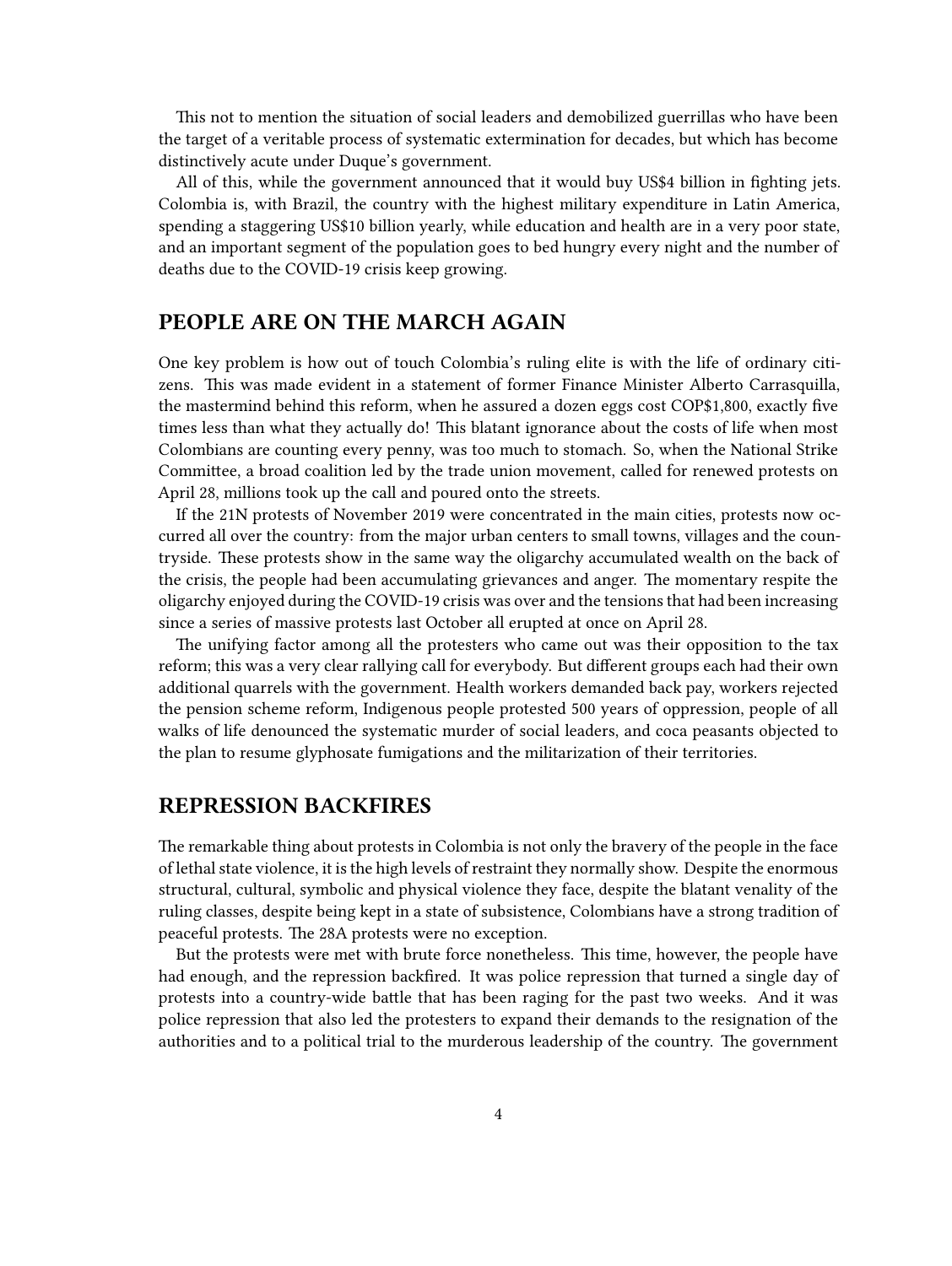dropped the proposed tax reforms on May 2, and Finance Minister Carrasquilla resigned the next day, but the protests are still going strong.

So far, nearly 50 people have been murdered, thousands of people have been arrested or wounded, there have been multiple denunciations of police rape and torture, and almost 500 people have been disappeared in the context of the protests. In Cali, one of the biggest cities in Colombia, the authority has been in the hands of the army for nearly two weeks. The civilian authorities were summarily displaced, while tanks are in the streets and Black Hawk helicopters fly overhead to support operations in the poor neighborhoods against unarmed demonstrators.

Most recently, on May 9, Indigenous people in Cali were attacked with army-issued assault rifles by a group of civilians. Despite the city being heavily militarized and of the numerous videos which can help identify the perpetrators of this attack, nothing has happened.

These attacks, amounting to acts of state terror, are not a collection of fortuitous events. They are part of a long tradition of repression that is deeply entrenched in state counter-insurgency structures, reinforced through the National Security Doctrine with which the armed forces have been indoctrinated, and in the extreme reactionary mentality of the ruling elites.

This violence not only has been naturalized, but it is also regarded as morally just. Former president Álvaro Uribe, the mentor of Iván Duque, got a message deleted by Twitter from his account in which he glorified police violence in unequivocal terms: "Let's support the right of soldiers and police to use their firearms to defend their integrity and to defend people and property from criminal acts of terrorist vandalism."

In another twist, Uribe referenced concept developed by Alexis López, a Chilean neo-Naziturned military advisor and guru in Colombia, where he has been invited to give two conferences this year to the Military Academy. This concept, the so-called "dissipated molecular revolution," a hybrid between the National Security Doctrine and a perversion of Guattari, Foucault and Derrida, states that all forms of protest are basically a subversive danger that needs to be dealt with violently and contained from the start in order to avoid it to become a full-scale revolution.

This is the  $-$  undeniably fascist  $-$  doctrine that is popular among the armed forces of Colombia. No surprise then about their proven links to all kinds of violence, torture, disappearances, death squads and other crimes. Unlike Bolsonaro in Brazil, the Colombian elites' openly fascist proclivities had been downplayed by the so-called international community and almost excused a mere week before 28A. It is hard to imagine other political figures in the world who could speak and behave in this way and still be considered as respectable partners by the EU.

### <span id="page-4-0"></span>**TOO LATE FOR DIALOGUE**

The democratic facade of Colombia is starting to crumble while the ugly face of a counterinsurgent state, molded by the most reactionary and racist oligarchy on the continent, headed by a far-right and openly fascist clique is appearing for everyone to see. When we warned about the process of fascistisation of Colombian politics in the past, we did not mean it in a metaphorical sense. The presence of actual Nazi doctrines within the army confirms that this is part of something much bigger and much more dangerous.

Such a process can only be confronted by an organized force able to mobilize consistently against it. In short, the only limits of fascism — as Poulantzas remarked — are the limits that the class struggle can impose on it through popular mobilization and organization. The people sense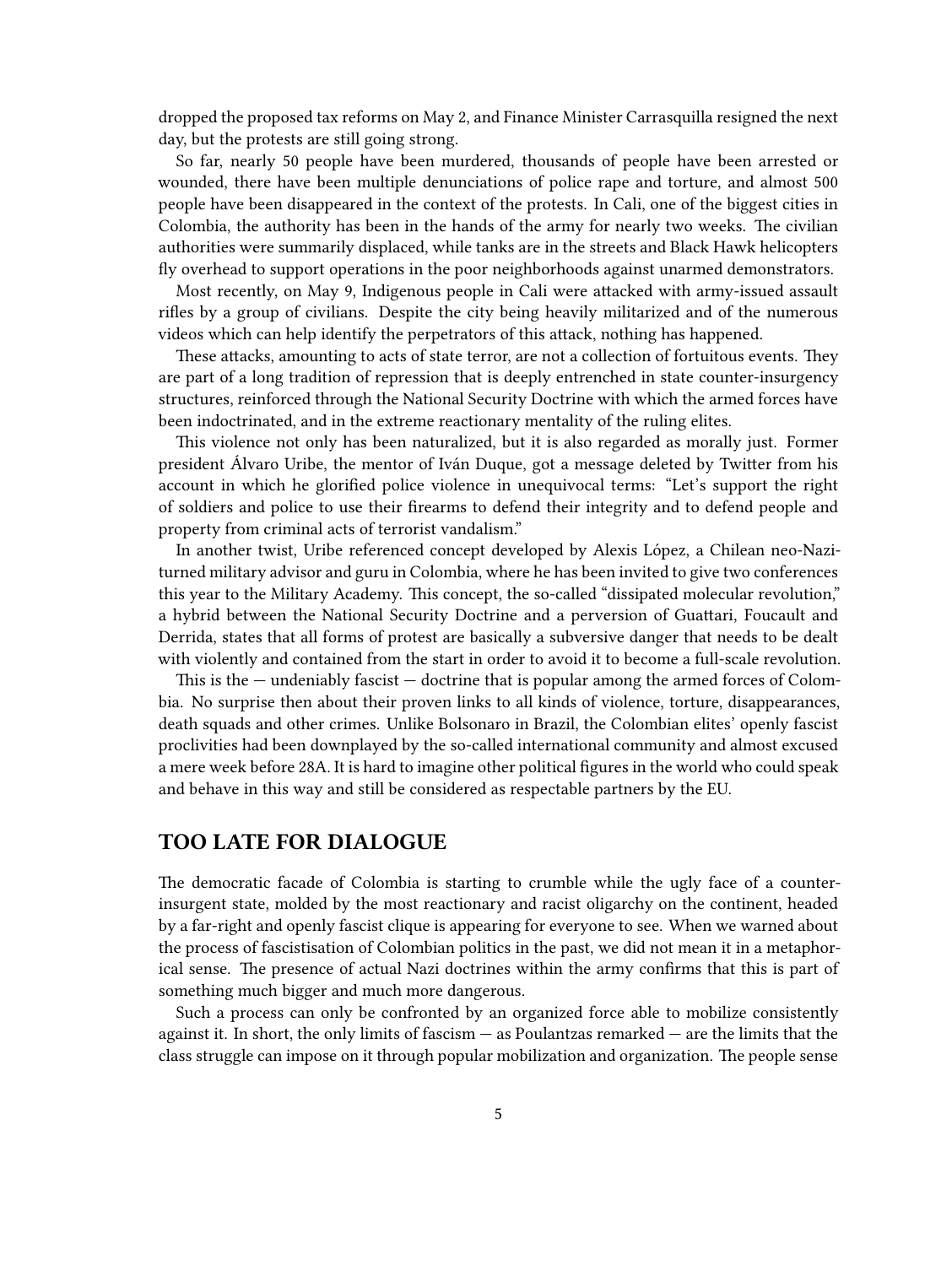it; this is why the mobilization is no longer about a reform, no longer about a single minister quitting.

Similar to the protests in Chile, mobilization has become a mechanism in which a new political subject is coming into being, while the rotten system is being actively dismantled. Despite some politicians trying to promote a form of dialogue between the protesters and the government, there is little to talk about this time. It is 40 deaths too late for a dialogue with Duque. People want them out of power and to be held accountable for their crimes.

These formidable protests across the entire country are the result of over a decade of mobilizations in which little by little the people got qualified, numbers have grown and their resolution only strengthened. The people's pencil, as a Haitian proverb says, has no eraser.

These experiences will not wither away, and in the heat of the struggle, new ways of understanding politics, new ways of understanding Colombia are being created. While the left has been stuck discussing electoral alliances for the last year or so, these protests remind us that it is not the ballot box that will decide the fate of Colombia in the end.